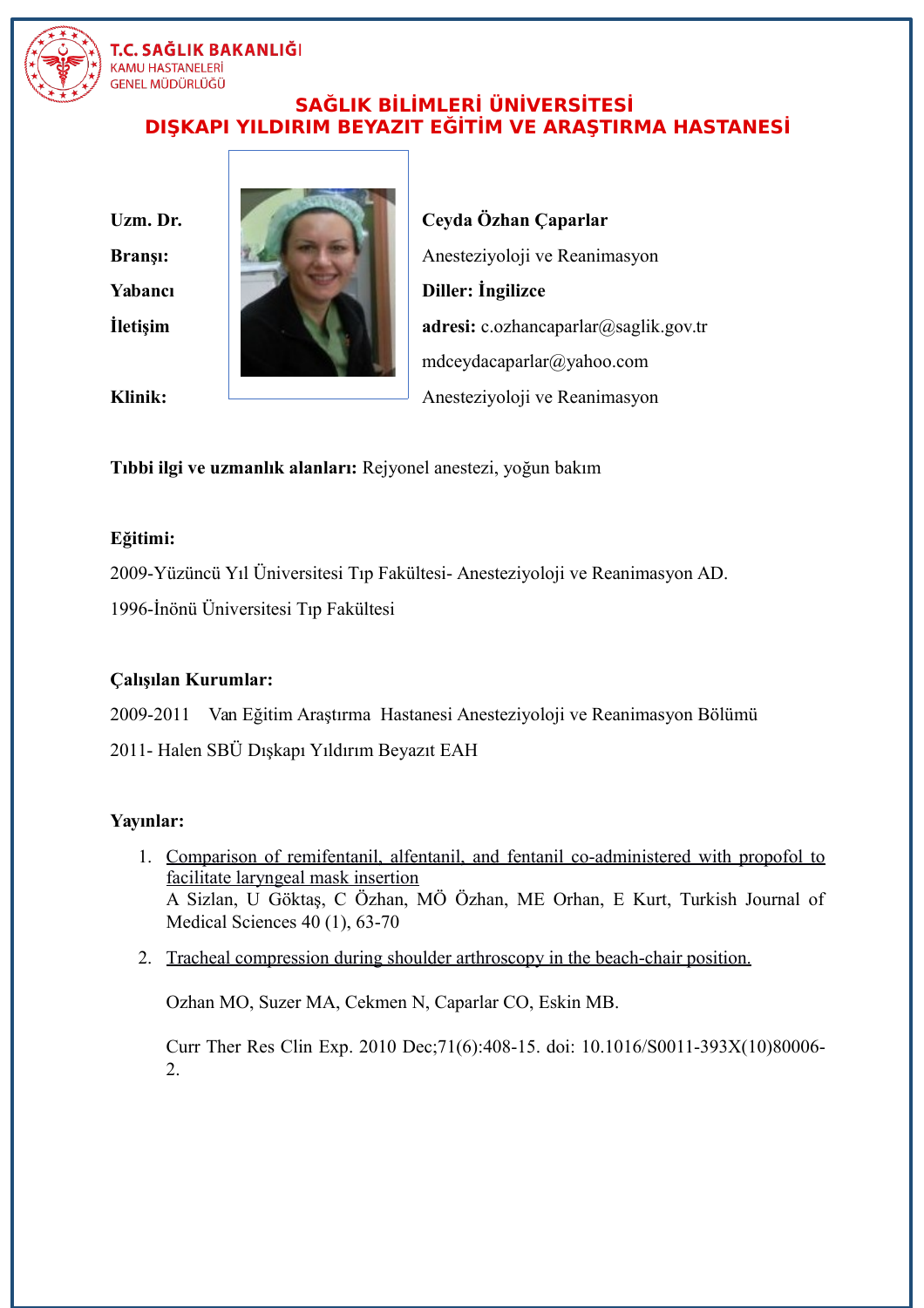

### **SAĞLIK BİLİMLERİ ÜNİVERSİTESİ DIŞKAPI YILDIRIM BEYAZIT EĞİTİM VE ARAŞTIRMA HASTANESİ**

- 3. [Local anesthetic toxicity managed successfully with lipid infusion \(case report\),](javascript:void(0)) MA Süzer, MÖ Özhan, MB Eskin, B Atik, C Çaparlar, Türk Anestezi ve Reanimsyun Dernegi 39 (3), 159
- 4. [Do the patients read the informed consent?](https://www.ncbi.nlm.nih.gov/pubmed/25207184)

Ozhan MÖ, Süzer MA, Comak I, Caparlar CÖ, Aydın GB, Eşkin MB, Atik B, Ergin A, Cekmen N, Kurt E.

Balkan Med J. 2014 Jun;31(2):132-6. doi: 10.5152/balkanmedj.2014.13212. Epub 2014 Jun 1.

5. [Fast-track anesthesia in patients undergoing outpatient laparoscopic cholecystectomy:](https://www.ncbi.nlm.nih.gov/pubmed/28235523)  [comparison of sevoflurane with total intravenous anesthesia.](https://www.ncbi.nlm.nih.gov/pubmed/28235523)

Çaparlar CÖ, Özhan MÖ, Süzer MA, Yazicioğlu D, Eşkin MB, Şenkal S, Çaparlar MA, Imren EÖ, Atik B, Çekmen N.

J Clin Anesth. 2017 Feb;37:25-30. doi: 10.1016/j.jclinane.2016.10.036. Epub 2016 Dec 22.

- 6. [Tizanidine for the management of acute postoperative pain after inguinal hernia repair:](javascript:void(0)) [a placebo-controlled double-blind trial,](javascript:void(0)) D Yazicioglu, C Caparlar, T Akkaya, U Mercan, H Kulaçoglu, European Journal of Anaesthesiology (EJA) 33 (3), 215-222
- 7. [What is Scientific Research and How Can it be Done?](javascript:void(0)) CÖ Çaparlar, A Dönmez Turkish journal of anaesthesiology and reanimation 44 (4), 212
- 8. [Local anesthetic toxicity managed successfully with lipid infusion \(case report\),](javascript:void(0)) MA Süzer, MÖ Özhan, MB Eskin, B Atik, C Çaparlar, Türk Anestezi ve Reanimsyun Dernegi 39 (3), 159
- 9. [A comparison of C-MAC videolaryngoscope and Macintosh laryngoscope in intraocular](javascript:void(0)) [pressure changes, throat pain, intubation time and hemodynamic variables,](javascript:void(0)) CÖ Çaparlar, GB Aydın, E Sezer, J Ergil, AŞ Doğan, The European Research Journal